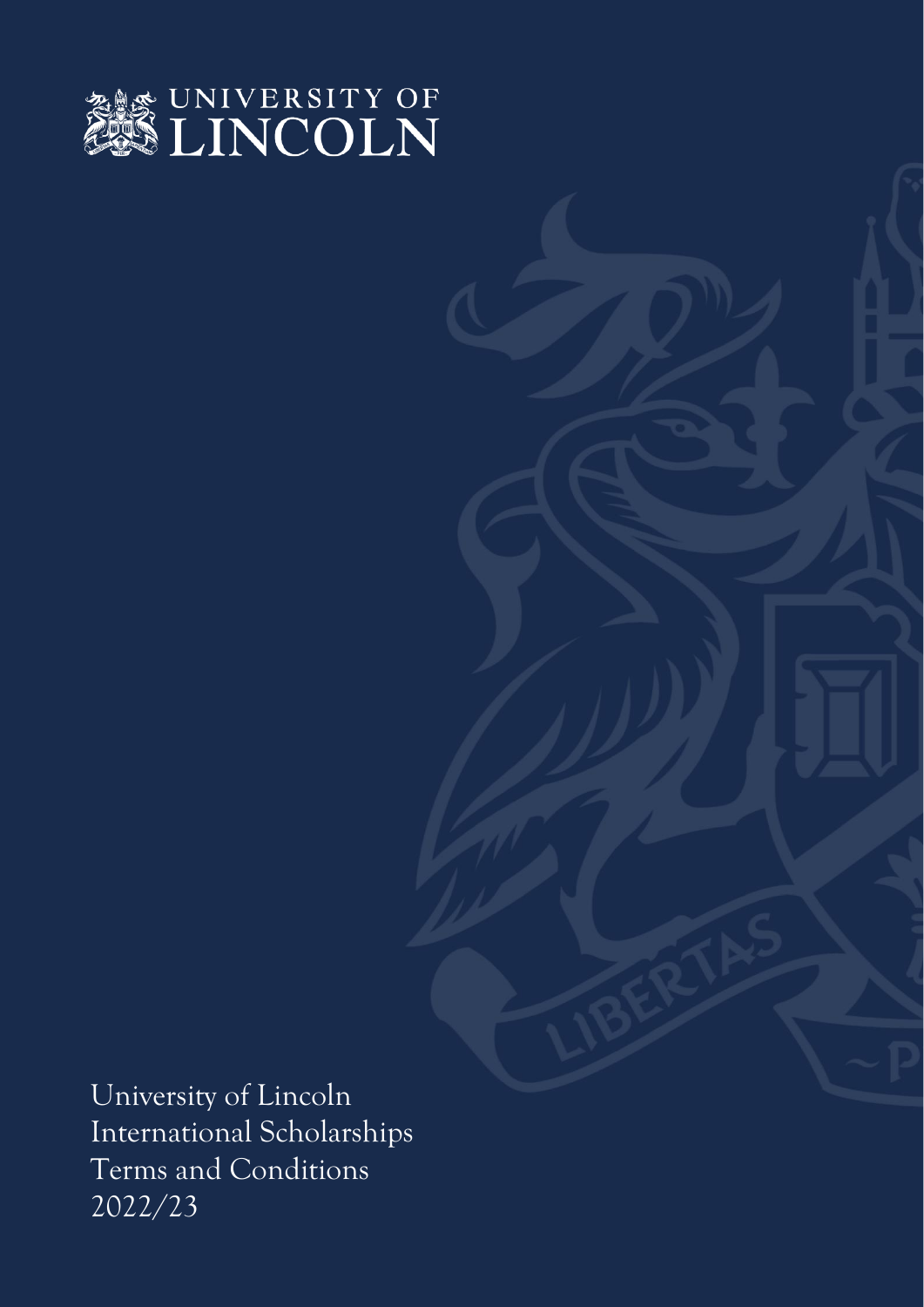# **University of Lincoln International Scholarships Terms and Conditions – 2022/2023**

The terms and conditions set out below relate to the awarding of University of Lincoln International Scholarships in respect of the January/February 2022, September/October 2022 and January/February 2023 intakes**.**

This document should be referred to by staff and students as the definitive source of information in respect of the University of Lincoln's International Scholarship provision.

# **For the purposes of this document, the following definitions shall apply:**

## **Definition of 'International Student':**

An international fee-paying student.

# **Definition of 'Sponsored Student':**

An International Student whose tuition fees will be paid for by an external body, such as a government, employer or charitable trust.

## **Definition of 'Programme of Study':**

A University of Lincoln;

- International Foundation Year
- International Year One
- Undergraduate Programme
- Postgraduate Taught Programme including MRes Performing Arts (Drama, Dance, Music)
- Postgraduate Research Programme
- Pre-Masters Programme

## **Definition of 'Offer Letter':**

The offer made by the University of Lincoln to the International Student relating to the intended Programme of Study.

## **Definition of 'Country or Regional Scholarships':**

The following University of Lincoln International Scholarships will collectively be referred to as 'Country or Regional Scholarships';

- Africa Scholarship
- Bangladesh Scholarship (from September/October 2022 intake)
- Egypt Scholarship
- India Scholarship
- Indonesia Scholarship (for the January/February 2022 intake only)
- Pakistan Scholarship
- Thailand Scholarship
- Vietnam Scholarship
- Turkey Scholarship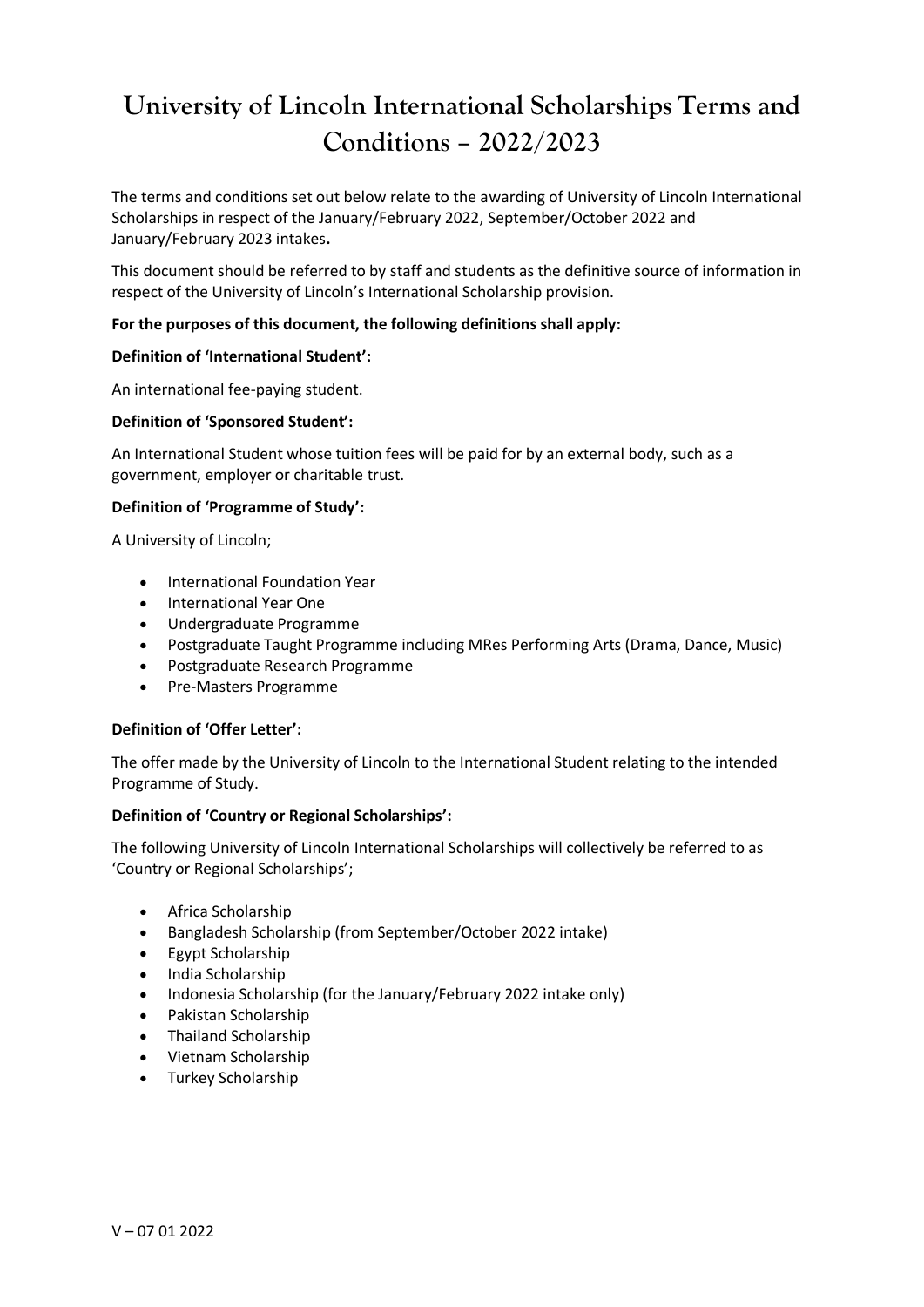## **The Awarding of Scholarships**

## **Global Undergraduate Scholarship**

- 1.0 The Global Undergraduate Scholarship will automatically be awarded to eligible International Students who have met the entry requirements for their intended Undergraduate Programme, as specified in their Offer Letter.
- 1.1 The Global Undergraduate Scholarship will only be applied during the first year of enrolment; the scholarship will not be applied to any subsequent years of study as part of the Undergraduate Programme.
- 1.2 The Global Undergraduate Scholarship is valued at £2,000 and will be applied as a tuition fee discount.

## **Global Postgraduate Scholarship**

- 2.0 The Global Postgraduate Scholarship will automatically be awarded to eligible International Students who are in receipt of one of the following qualifications:
	- 2.1.1 A bachelor's degree from a recognised institution with a minimum grade of 2:2 or equivalent
	- 2.1.2 A pre-masters qualification from a recognised institution with a grade comparable to a 2:2
	- 2.1.3 A master's degree from a recognised institution with a merit grade or equivalent
- 2.2 The Global Postgraduate Scholarship is valued at £2,000 and will be applied as a tuition fee discount.
- 2.3 The Global Postgraduate Scholarship will only be awarded to eligible Postgraduate Taught International Students. International Students who have applied to study a Postgraduate Research programme will not be eligible to receive the Global Postgraduate Scholarship.
- 2.4 International Students who are studying a two-year Postgraduate Taught Programme will only be eligible to receive the Global Postgraduate Scholarship during the first year of their studies.

#### **International Alumni Scholarship**

- 3.0 International Alumni Scholarships will automatically be awarded to eligible International Students who have successfully completed an Undergraduate Programme, Postgraduate Taught Programme or Postgraduate Research Programme at the University of Lincoln, or at an approved provider overseas.
- 3.1 The International Alumni Scholarship is valued at £2,000 and will be applied as a tuition fee discount.

#### **Country or Regional Scholarships**

4.0 Country or Regional Scholarships will automatically be awarded to eligible International Students who hold a Conditional or Unconditional Offer and are in receipt of one of the following qualifications: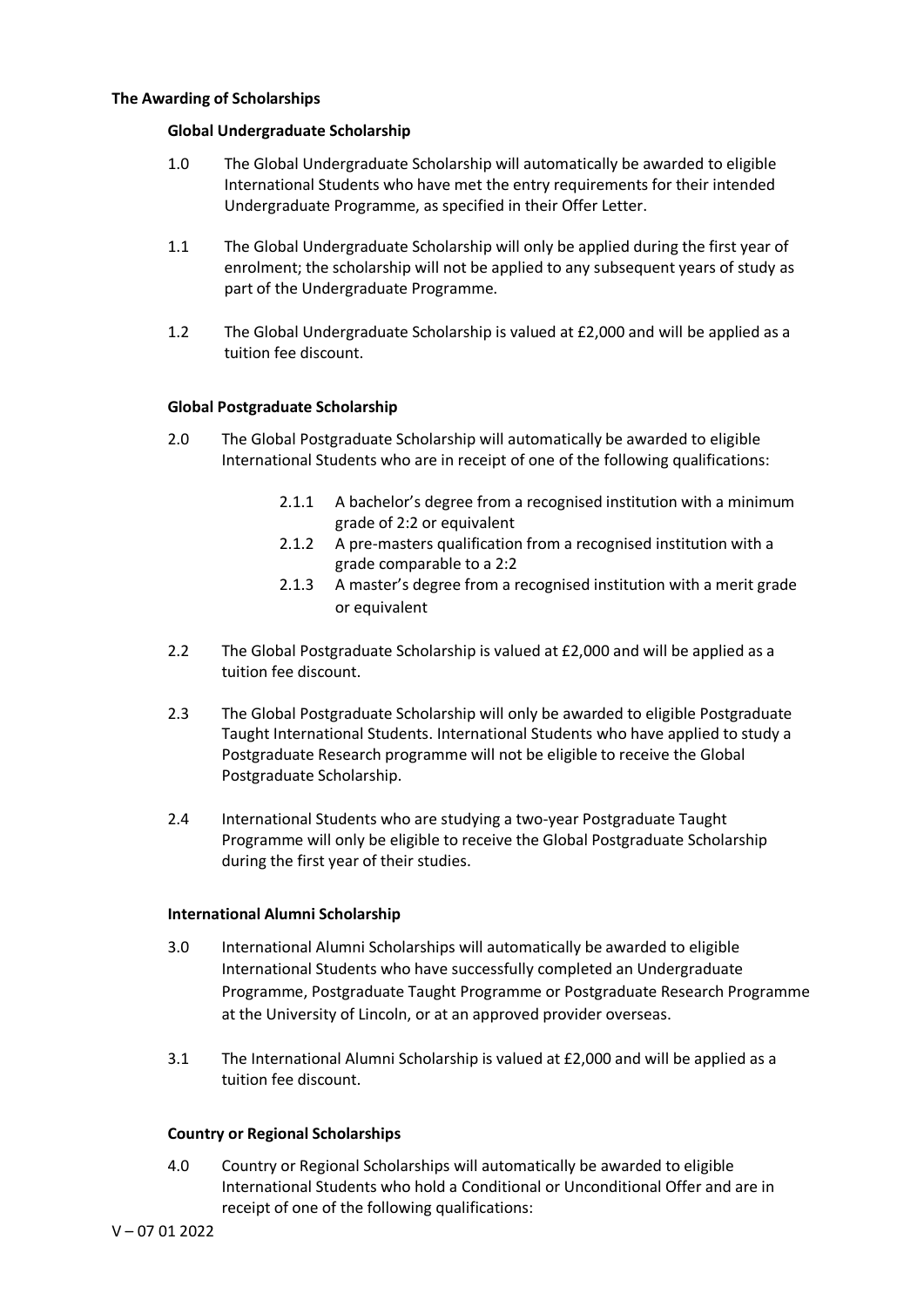- 4.1.1 A bachelor's degree from a recognised institution with a minimum grade of 2:2 or equivalent
- 4.1.2 A pre-masters qualification from a recognised institution with a grade comparable to a 2:2
- 4.1.3 A master's degree from a recognised institution with a merit grade or equivalent
- 4.2 Country or Regional Scholarships will only be awarded to eligible International Students who are a national of, or have permanent residence in one of the following countries/regions; Africa, Egypt, India, Indonesia, Pakistan, Thailand, Turkey or Vietnam.
- 4.3 Country or Regional Scholarships will only be awarded to eligible Postgraduate Taught International Students. International Students who have applied to study a Postgraduate Research programme will not be eligible to receive the Global Postgraduate Scholarship.
- 4.4 Country or Regional Scholarships are valued at £5,000 and will be applied as a tuition fee discount.
- 4.5 International Students who are studying a two-year Postgraduate Taught Programme will only be eligible to receive the Country or Regional Scholarship during the first year of their studies.
- 4.6 In order to be eligible to receive a Country or Regional Scholarship, the International Student must have submitted their application to study at the University of Lincoln prior to one of the deadlines outlined below;

For a Programme of Study commencing in January/February 2022: Friday 17th December 2021

For a Programme of Study commencing in September/October 2022: Wednesday 1st June 2022

For a Programme of Study commencing in January/February 2023: Wednesday 30<sup>th</sup> November 2022

## **Lincoln Developing Futures Scholarship**

- 5.0 The Lincoln Developing Futures Scholarship will automatically be awarded to eligible International Students who have met the entry requirements for their intended Undergraduate Programme, Postgraduate Taught Programme, or Postgraduate Research Programme, as specified in their Offer Letter.
- 5.1 The Lincoln Developing Futures Scholarship will only be awarded to eligible International Students who are a national of, or have permanent residence in one of the following countries; Czech Republic, Slovakia, Poland, Hungary, Romania, Bulgaria, Slovenia, Croatia, Estonia, Latvia, Lithuania, Malta, or Cyprus.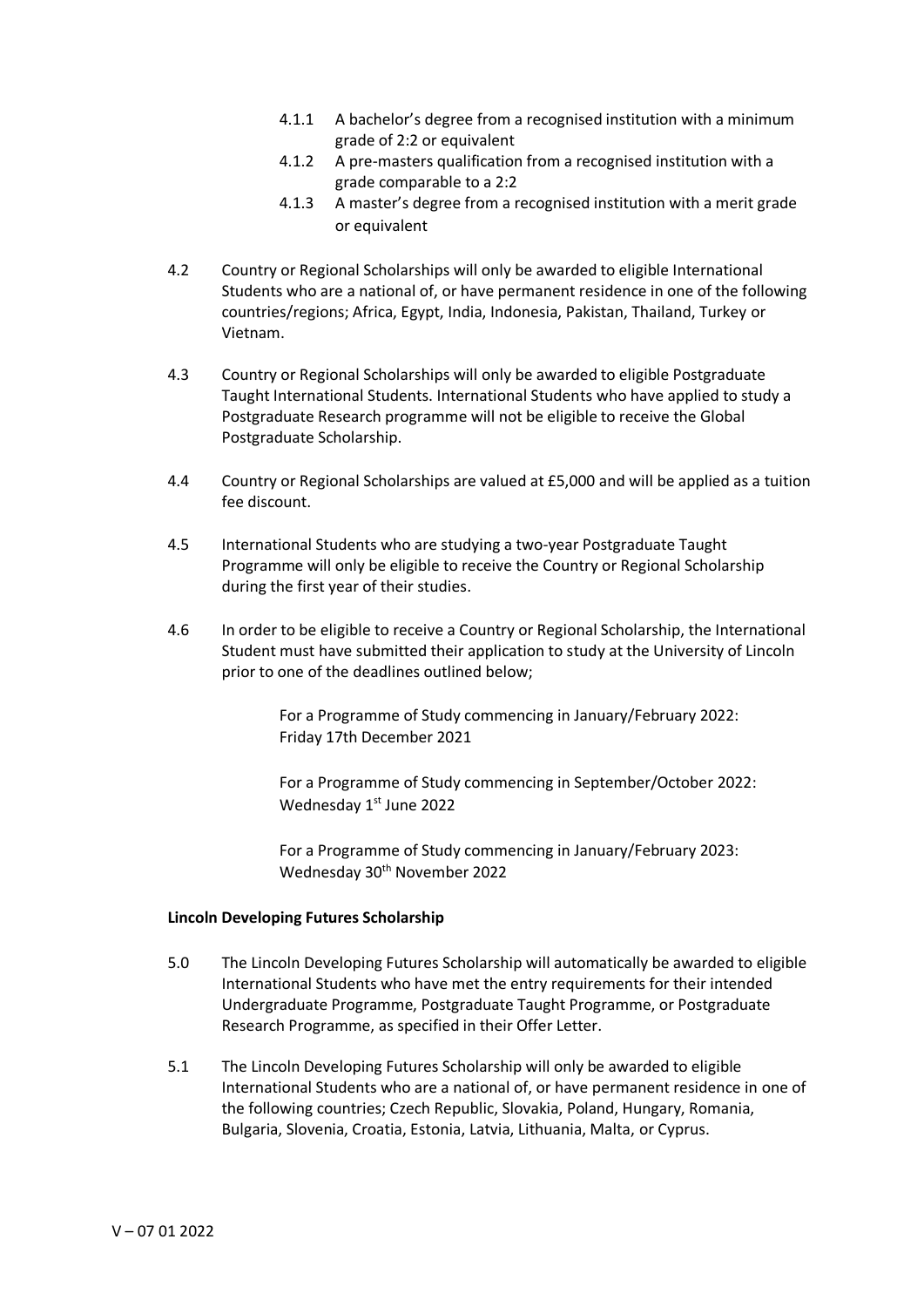5.2 In order to be eligible to receive the Lincoln Developing Futures Scholarship, the International Student must have submitted their application to study at the University of Lincoln prior to one of the deadlines outlined below;

> For a Programme of Study commencing in January/February 2022: Friday 17th December 2021

For a Programme of Study commencing in September/October 2022: Wednesday 1<sup>st</sup> June 2022

For a Programme of Study commencing in January/February 2023: Wednesday 30<sup>th</sup> November 2022

- 5.3 International Students intending to join a Postgraduate Taught Programme or Postgraduate Research Programme must be in receipt of one of the following qualifications in order to be eligible to receive the Lincoln Developing Futures Scholarship:
	- 5.3.1 A bachelor's degree from a recognised institution with a minimum grade of 2:2 or equivalent
	- 5.3.2 A pre-masters qualification from a recognised institution with a grade comparable to a 2:2
	- 5.3.3 A master's degree from a recognised institution with a merit grade or equivalent

# **The Lincoln Global Leaders Scholarship**

- 6.0 The Lincoln Global Leaders Scholarship is competitive. In order to be considered for the scholarship, International Students must submit a University of Lincoln International Scholarship Application form prior to a given deadline as specified in clause 7.5.
- 7.0 The Lincoln Global Leaders Scholarship is valued at 50% of tuition fees for one year of study. The Lincoln Global Leaders Scholarship is awarded as a tuition fee discount.
- 7.1 In order to be eligible to apply for the Lincoln Global Leaders Scholarship, the International Student must hold an unconditional offer for an Undergraduate Programme or Postgraduate Taught Programme.
- 7.2 International Students intending to join an Undergraduate Programme must be in receipt of one of the following qualifications in order to be eligible to receive the Lincoln Global Leaders Scholarship:
	- 7.2.1 A Level Grades BBB or above
	- 7.2.2 30 International Baccalaureate (IB) points or above
	- 7.2.3 Successful completion of a recognised International Foundation Year or International Year One Programme with a minimum grade of 60% or above.
- 7.3 International Students intending to join a Postgraduate Taught Programme must be in receipt of one of the following qualifications in order to be eligible to receive the Lincoln Global Leaders Scholarship: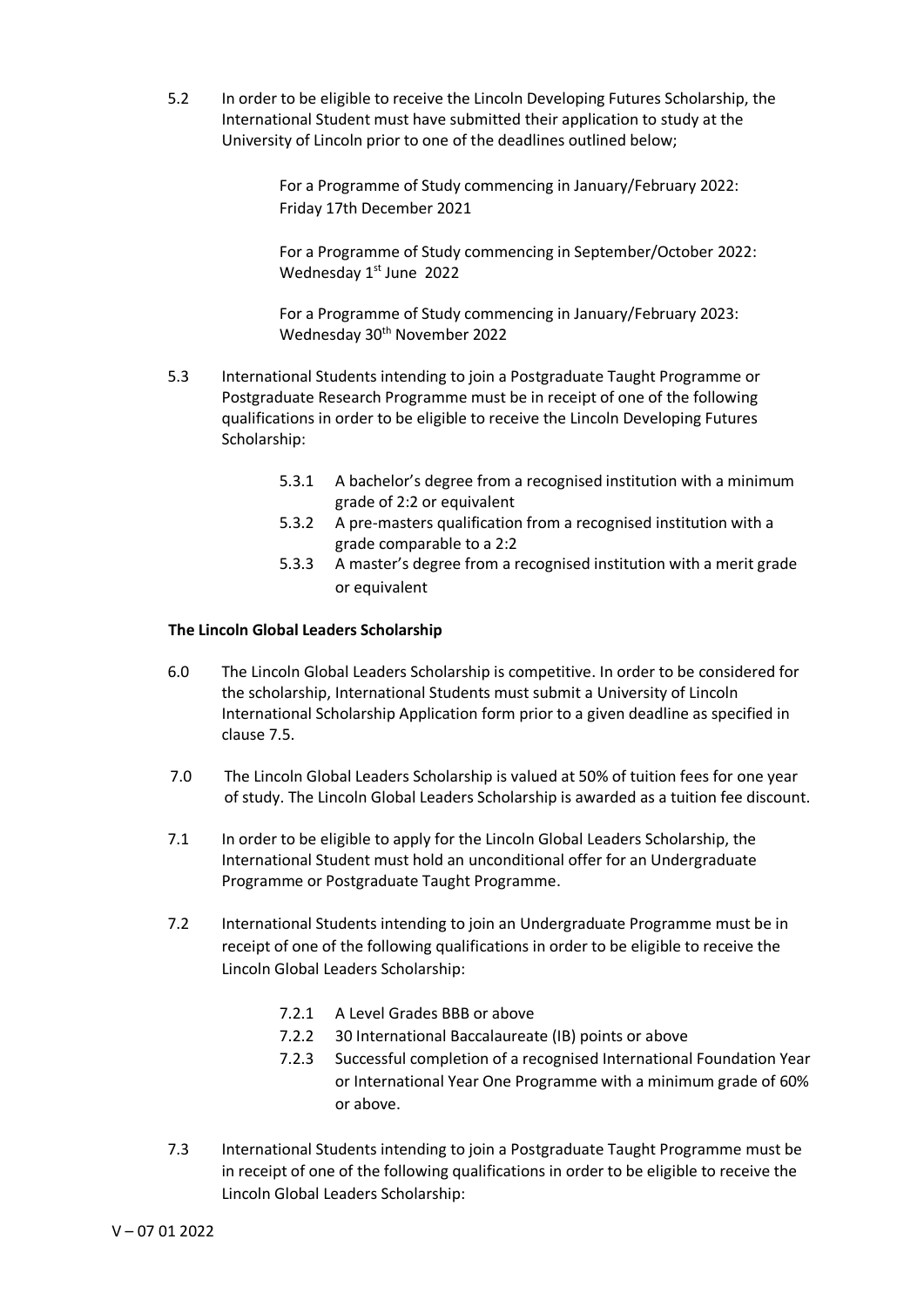- 7.3.1 A bachelor's degree from a recognised institution with a minimum grade of 2:1 or equivalent
- 7.3.2 A pre-masters qualification from a recognised institution with a grade comparable to a 2:1
- 7.3.3 A master's degree from a recognised institution with a merit grade or equivalent
- 7.4 International Students who have been awarded a Lincoln Global Leaders Scholarship must choose to accept or decline the scholarship award, and pay a CAS deposit (where applicable), by the date specified in the award confirmation email. The University reserves the right to withdraw the offer of a Lincoln Global Leaders Scholarship if the acceptance and/or CAS deposit deadline has not been met.
- 7.5 Applications for the Lincoln Global Leaders Scholarship must be received by;

For a Programme of Study commencing in January/February 2022: Round 1: Friday 1st October, 2021 Round 2: Friday 12th November, 2021 Round 3: Wednesday 1 December, 2021

For a Programme of Study commencing in September/October 2022: Round 1: Friday 11th March, 2022 Round 2: Friday 10th June, 2022 Round 3: Friday 5th August, 2022

For a Programme of Study commencing in January/February 2023: Round 1: Friday 7th October, 2022 Round 2: Friday 11th November, 2022

- 7.6 University of Lincoln International Scholarship Application forms received after the deadline will be considered at the next applicable application round.
- 7.7 The University of Lincoln endeavours to notify Lincoln Global Leaders Scholarship applicants of a scholarship decision, via email, within 10 working days following the applicable round closing date.

## **General Terms and Conditions:**

- 8.0 University of Lincoln International Scholarships are awarded as a tuition fee discount upon enrolment. No cash alternative is available.
- 8.1 International Students enrolled onto a University of Lincoln distance learning programme are not eligible to receive a University of Lincoln International Scholarship.
- 8.2 International Students are required to complete the area of permanent residence section as part of their application to study at the University of Lincoln in order to be eligible to receive a Country/Regional Scholarship, or the Lincoln Developing Futures Scholarship.
- 8.3 Sponsored Students, upon successful completion of a recognised International Foundation Year, International Year One, or Pre-Masters programme, will be eligible to receive an International Scholarship.